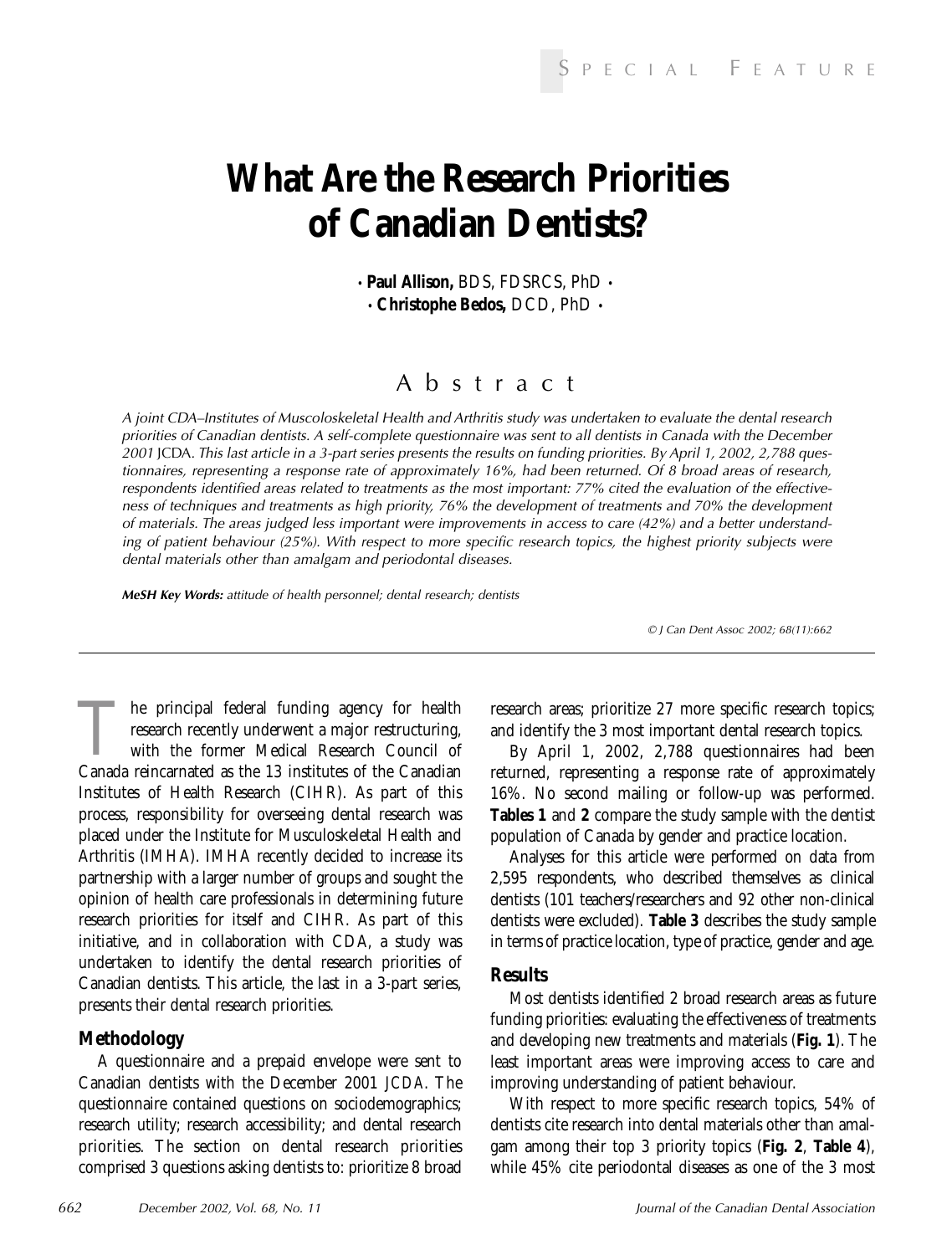

*Figure 1*: Dental research areas identified as high-priority funding areas (% of respondents). Responses to question 15: "In terms of research funding priorities, please give your opinion on the priority level of each of the following areas of dental research."



**Figure 2:** Dental topics most commonly cited among the top 3 priorities for future dental research (% of respondents). Responses to question 17: "Among the 27 topics mentioned above, or alternatives not included in the list, please indicate what you think are the 3 most important topics for dental research in the future."



**Figure 3**: Top 3 priorities for future dental research categorized by type of practice (% of respondents). Responses to question 17: "Among the 27 topics mentioned above, or alternatives not included in the list, please indicate what you think are the 3 most important topics for dental research in the future."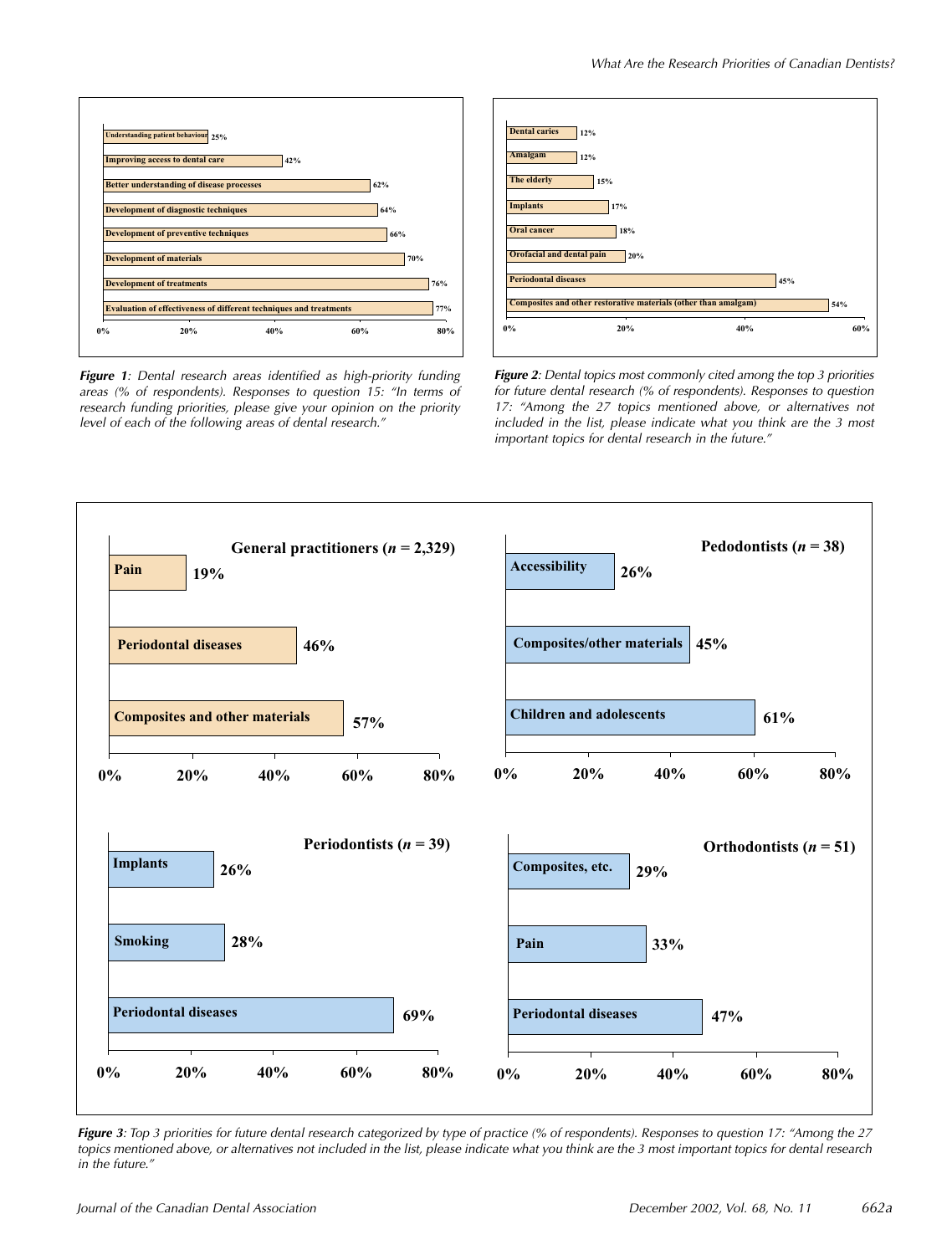| <b>Practice location</b> | Number of dentists in Canada |        |                | Distribution of respondents<br>by location and gender <sup>b</sup> | Response rates $(\% )$ |          |  |
|--------------------------|------------------------------|--------|----------------|--------------------------------------------------------------------|------------------------|----------|--|
|                          | Women                        | Men    | Women          | Men                                                                | Women                  | Men      |  |
| Alberta                  | 339                          | 1,357  | 62             | 235                                                                | $18.3\%$               | $17.3\%$ |  |
| British Columbia         | 532                          | 2,104  | 111            | 391                                                                | 20.9%                  | 18.6%    |  |
| Manitoba                 | 88                           | 459    | 12             | 86                                                                 | 13.6%                  | 18.7%    |  |
| New Brunswick            | 69                           | 197    | 19             | 46                                                                 | 27.5%                  | 23.4%    |  |
| Newfoundland             | 26                           | 131    | $\overline{4}$ | 23                                                                 | $15.4\%$               | 17.6%    |  |
| Northwest Territories    | 8                            | 34     | $\theta$       | 5                                                                  | $0.0\%$                | 14.7%    |  |
| Nova Scotia              | 115                          | 355    | 25             | 76                                                                 | 21.7%                  | 21.4%    |  |
| Ontario                  | 1.578                        | 5.730  | 207            | 700                                                                | 13.1%                  | $12.2\%$ |  |
| P.E.I.                   | 12                           | 48     | 3              | 12                                                                 | 25.0%                  | 25.0%    |  |
| <b>Ouebec</b>            | 1.246                        | 2,735  | 206            | 367                                                                | $16.5\%$               | 13.4%    |  |
| Saskatchewan             | 73                           | 276    | 22             | 65                                                                 | 30.1%                  | 23.6%    |  |
| Yukon Territory          | э                            | 15     | $\theta$       | 3                                                                  | $0.0\%$                | 20.0%    |  |
| <b>Total</b>             | 4,091                        | 13,441 | 671            | 2,009                                                              | 16.4%                  | 14.9%    |  |

#### *Table 1* **Response rates of clinical dentists and teachers/researchers by geographic location and gender (***n* **= 2,696)a**

*aThe 92 respondents who were neither clinical dentists nor teachers/researchers were excluded from this analysis.*

*bTwo questionnaires from Nunavut were not included in the table because of the absence of population data for that territory.*

#### **Table 2 Response rates of clinical dentists and teachers/researchers by geographic location and type of dental practice**  $(n = 2,696)^a$

| <b>Practice location</b> | Number of dentists in Canada |                    |                    | <b>Distribution of respondents</b><br>by location and gender <sup>b</sup> | Response rates $(\% )$ |                    |  |
|--------------------------|------------------------------|--------------------|--------------------|---------------------------------------------------------------------------|------------------------|--------------------|--|
|                          | <b>Generalists</b>           | <b>Specialists</b> | <b>Generalists</b> | <b>Specialists</b>                                                        | <b>Generalists</b>     | <b>Specialists</b> |  |
| Alberta                  | 1,528                        | 168                | 259                | 36                                                                        | 17.0%                  | 21.4%              |  |
| British Columbia         | 2,421                        | 242                | 442                | 63                                                                        | 18.3%                  | 26.0%              |  |
| Manitoba                 | 480                          | 87                 | 78                 | 19                                                                        | 16.3%                  | 21.8%              |  |
| New Brunswick            | 241                          | 25                 | 61                 | 4                                                                         | 25.3%                  | 16.0%              |  |
| Newfoundland             | 152                          | 11                 | 26                 | $\Omega$                                                                  | $17.1\%$               | $0.0\%$            |  |
| Northwest Territories    | 45                           | $\theta$           | 4                  |                                                                           | 8.9%                   |                    |  |
| Nova Scotia              | 389                          | 72                 | 91                 | 13                                                                        | 23.4%                  | 18.1%              |  |
| Ontario                  | 6,467                        | 884                | 798                | 112                                                                       | 12.3%                  | 12.7%              |  |
| <b>P.E.I.</b>            | 56                           | 5                  | 12                 | 3                                                                         | 21.4%                  | 60.0%              |  |
| <b>Ouébec</b>            | 3,623                        | 371                | 496                | 77                                                                        | 13.7%                  | 20.8%              |  |
| Saskatchewan             | 319                          | 38                 | 76                 | 11                                                                        | 23.8%                  | 28.9%              |  |
| <b>Yukon Territories</b> | 20                           | $\overline{4}$     | 3                  | $\Omega$                                                                  | 15.0%                  | $0.0\%$            |  |
| Total                    | 15,741                       | 1,907              | 2,346<br>339       |                                                                           | 14.9%                  | $17.8\%$           |  |

*aThe 92 respondents who were neither clinical dentists nor teachers/researchers were excluded from this analysis.*

*bTwo questionnaires from Nunavut were not included in the table because of the absence of population data for that territory.*

important areas of research. Only 12% of dentists rate amalgam in their top 3 priorities.

Priorities vary according to the primary work of the respondents. The majority of general practitioners (57%) chose dental materials as the most important research topic; 61% of pedondontists chose research on dental disease in adolescents and children; and 69% of periodontists chose periodontal disease. Among orthodontists, 47% of respondents also chose periodontal disease as the most important topic, with malocclusion (28% of respondents) coming in fourth place (**Fig. 3**, **Table 5**). (Data for other specialists were not calculated because of small numbers.)

#### **Discussion**

The low response rate means we must be careful in generalizing the results. However, the respondents clearly indicate that they prioritize research according to its usefulness for their daily practice. For the majority, the most important areas of research were evaluating the effectiveness of treatments and developing new treatments and materials. Far fewer dentists chose improving access to care and understanding patient behaviour. With respect to more specific topics, most dentists identified work on dental materials (other than amalgam) and periodontal diseases as research priorities.  $\Rightarrow$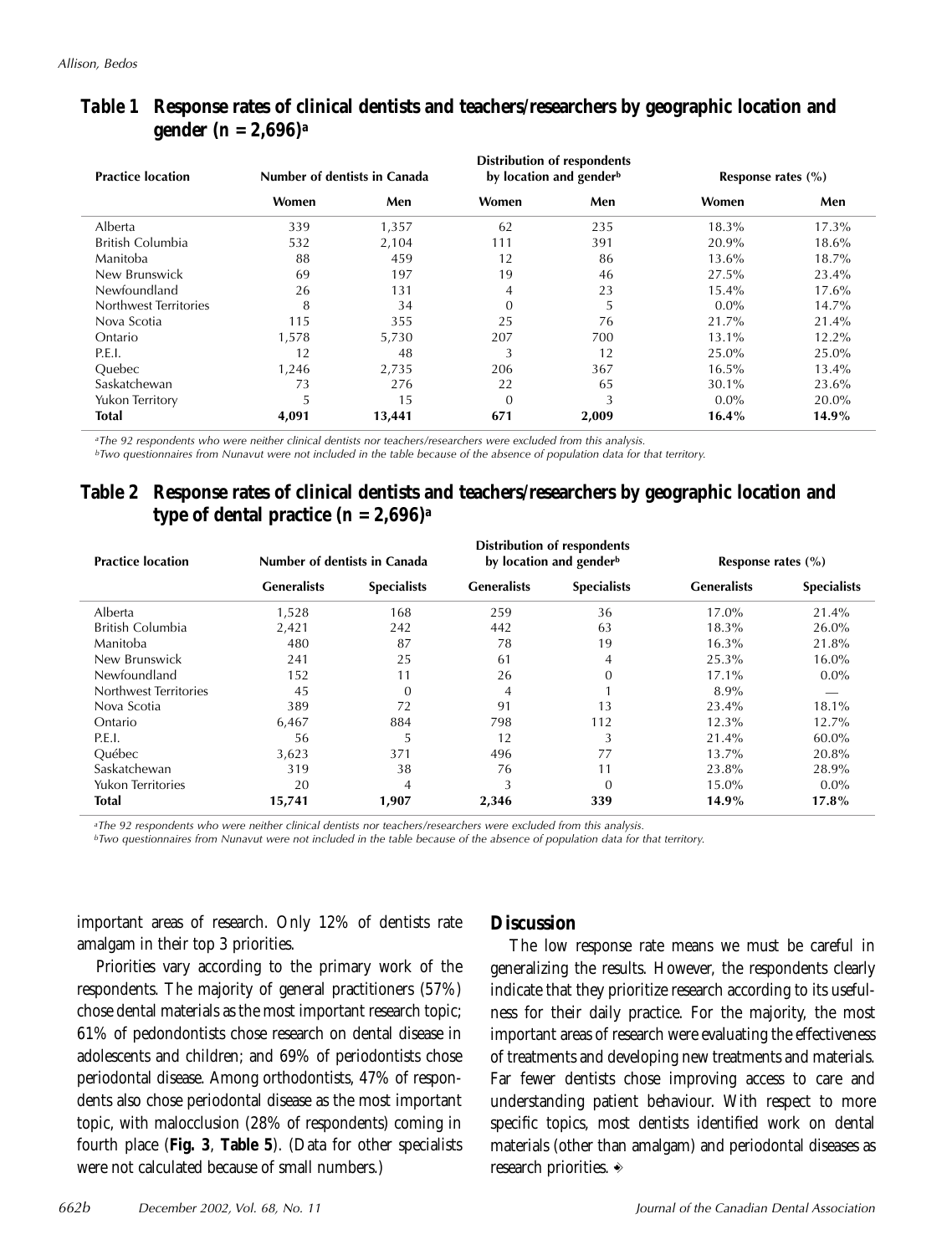### *Table 3* **Characteristics of clinical dentists who responded to the survey compared to characteristics of the dentist population in Canada**

| <b>Variables</b>         | Sample<br>$(n = 2,595)$ | Percentage<br>оf | Percentage of<br>the dentist |
|--------------------------|-------------------------|------------------|------------------------------|
|                          |                         | total sample     | population                   |
| <b>Practice location</b> |                         |                  |                              |
| Alberta                  | 287                     | 11.1             | 9.6                          |
| British Columbia         | 495                     | 19.1             | 15.1                         |
| Manitoba                 | 86                      | 3.3              | 3.2                          |
| New Brunswick            | 65                      | 2.5              | 1.5                          |
| Newfoundland             | 26                      | 1.0              | 0.9                          |
| Northwest Territories    | 5                       | 0.2              | 0.3                          |
| Nova Scotia              | 96                      | 3.7              | 2.6                          |
| Nunavut                  | $\overline{2}$          | 0.1              | $\sim$                       |
| Ontario                  | 889                     | 34.3             | 41.6                         |
| P.E.I.                   | 15                      | 0.6              | 0.3                          |
| Quebec                   | 544                     | 21.0             | 22.6                         |
| Saskatchewan             | 82                      | 3.2              | 2.0                          |
| <b>Yukon Territories</b> | 3                       | 0.1              | 0.1                          |
| <b>Total</b>             | 2,595                   | 100.0            | 100.0                        |
| <b>Type of practice</b>  |                         |                  |                              |
| General practitioner     | 2,329                   | 90.0             | 89.2                         |
| Specialist               | 260                     | 10.0             | 10.8                         |
| Periodontist             | 47                      | 1.8              | 1.7                          |
| Prosthodontist           | 26                      | 1.0              | 1.0                          |
| Endodontist              | 34                      | 1.3              | 1.0                          |
| Pedodontist              | 44                      | 1.7              | 1.1                          |
| Orthodontist             | 68                      | 2.6              | 3.6                          |
| Oral surgeon             | 29                      | 1.1              | 1.9                          |
| Public health            | 7                       | 0.3              | 0.4                          |
| Oral medicine            | 5                       | 0.2              | 0.2                          |
| <b>Total</b>             | 2,589                   | 100.0            | 100.0                        |
| Gender                   |                         |                  |                              |
| Men                      | 1,931                   | 74.8             | 76.7                         |
| Women                    | 652                     | 25.2             | 23.3                         |
| Total                    | 2,583                   | 100.0            | 100.0                        |
| Age                      |                         |                  |                              |
| 30 years or less         | 272                     | 10.5             |                              |
| 31 to 45 years           | 1,126                   | 43.4             |                              |
| 46 to 60 years           | 1,002                   | 38.6             |                              |
| 61 years or more         | 193                     | 7.4              |                              |
| Total                    | 2,593                   | 100.0            |                              |

### *Table 4* **Priority ranking of 27 specific dental research topics (% of respondents)**

J.

| List of topics                                         | (%)         | Low priority Medium priority High priority<br>(%) | (%)          |
|--------------------------------------------------------|-------------|---------------------------------------------------|--------------|
| Amalgam<br>Composites<br>Other restorative             | 45.3<br>2.9 | 28.9<br>21.7                                      | 25.8<br>75.5 |
| materials                                              | 5.1         | 36.4                                              | 58.4         |
| Fluoride therapies                                     | 28.0        | 51.5                                              | 20.5         |
| Dental instrumentation<br>Implants                     | 32.3<br>8.8 | 53.1<br>42.6                                      | 14.7<br>48.5 |
| Dental caries                                          | 12.3        | 44.5                                              | 43.2         |
| Periodontal diseases<br>Tooth loss                     | 2.5<br>17.5 | 22.5<br>46.1                                      | 74.9<br>36.4 |
| Orofacial and dental<br>pain<br>Infectious mucosal     | 5.6         | 39.7                                              | 54.7         |
| lesions                                                | 11.0        | 50.3                                              | 38.7         |
| Oral cancer                                            | 5.4         | 30.2                                              | 64.4         |
| Malocclusions<br>Major malformations                   | 16.6        | 56.2                                              | 27.2         |
| (e.g. clefts)<br>Trauma and acquired                   | 22.1        | 55.6                                              | 22.3         |
| anatomic defects                                       | 20.9        | 55.0                                              | 24.1         |
| Smoking and<br>dental disease<br>Nutrition and         | 17.7        | 42.0                                              | 40.4         |
| dental disease<br>Organization of                      | 16.9        | 47.8                                              | 35.3         |
| dental services                                        | 45.5        | 42.7                                              | 11.8         |
| Access to dental<br>services<br>Patient/dentist        | 36.5        | 40.1                                              | 23.4         |
| communication                                          | 30.2        | 45.0                                              | 24.8         |
| Infection control<br>Dental disease in<br>children and | 15.0        | 43.3                                              | 41.7         |
| adolescents<br>Dental disease                          | 11.6        | 51.4                                              | 37.0         |
| in adults<br>Dental disease                            | 10.2        | 57.5                                              | 32.4         |
| in the elderly                                         | 8.4         | 46.6                                              | 45.0         |
| Dental disease<br>in the disabled<br>Dental disease in | 15.4        | 55.3                                              | 29.3         |
| First Nation's peoples<br>Dental disease               | 26.2        | 51.8                                              | 22.0         |
| in the poor                                            | 19.3        | 53.2                                              | 27.5         |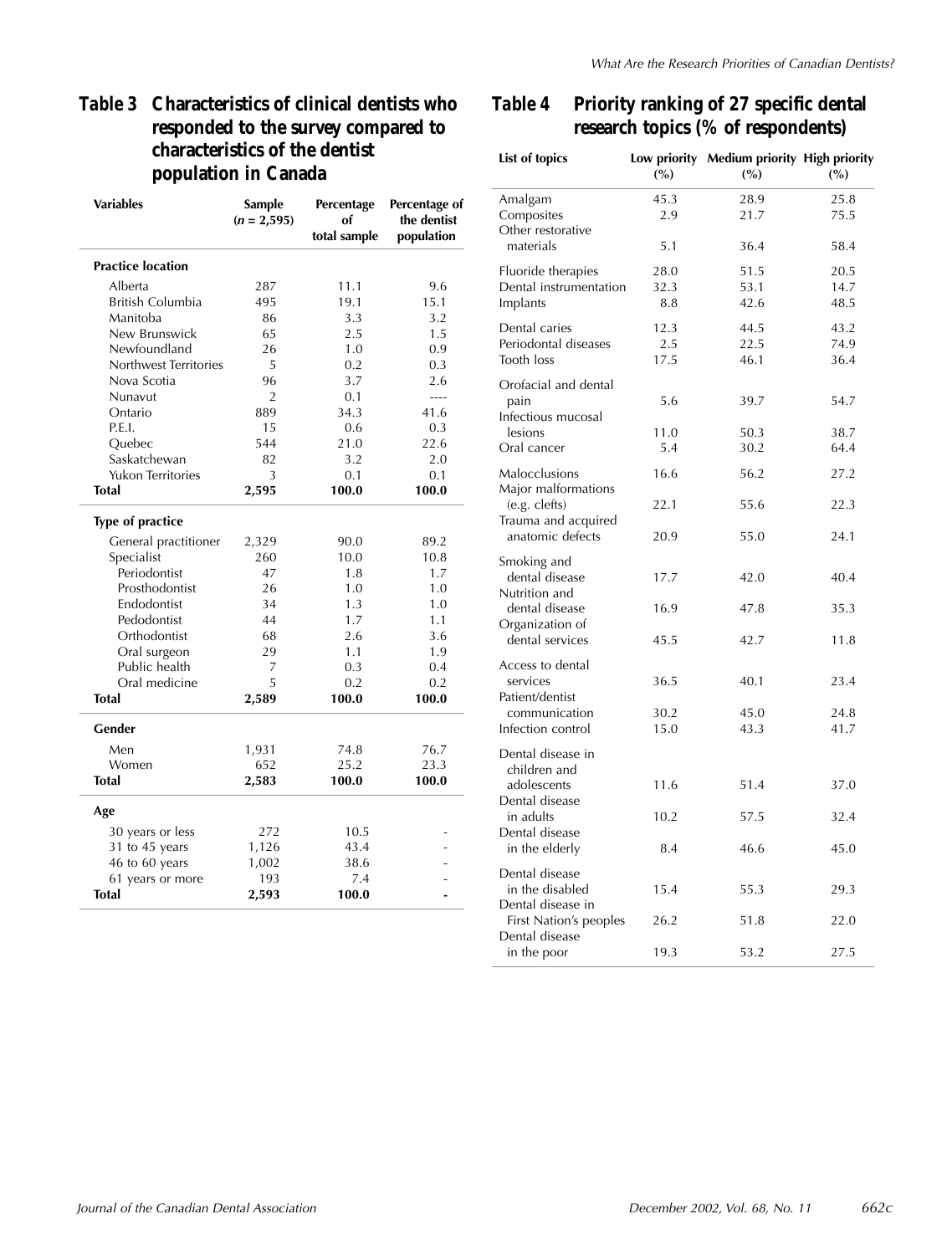| <b>Type of dentist</b> | <b>Items</b>                                                       | Percentage<br>of respondents | 95% confidence<br>interval |
|------------------------|--------------------------------------------------------------------|------------------------------|----------------------------|
| General practitioner   | Composites and other restorative<br>materials (other than amalgam) | 57                           | $54 - 59$                  |
|                        | Periodontal diseases                                               | 46                           | $43 - 48$                  |
|                        | Orofacial and dental pain                                          | 19                           | $17 - 21$                  |
| Pedodontist            | Dental disease in children and adolescents                         | 61                           | $44 - 77$                  |
|                        | Composites and other restorative materials<br>(other than amalgam) | 45                           | $28 - 61$                  |
|                        | Access to dental services                                          | 26                           | $12 - 41$                  |
| Periodontist           | Periodontal diseases                                               | 69                           | $54 - 84$                  |
|                        | Smoking and dental disease                                         | 28                           | $13 - 43$                  |
|                        | Implants                                                           | 26                           | $11 - 40$                  |
| Orthodontist           | Periodontal diseases                                               | 47                           | $33 - 61$                  |
|                        | Orofacial and dental pain                                          | 33                           | $20 - 47$                  |
|                        | Composites and other restorative materials<br>(other than amalgam) | 29                           | $16 - 42$                  |

#### *Table 5* **Future dental research priorities identified by type of practice (% of respondents with 95% confidence intervals)**

*Acknowledgments: The authors wish to thank the Institute of Musculoskeletal Health and Arthritis and the Canadian Dental Association for their financial and logistical support for this project, and Drs. J.P. Lund and J. O'Keefe for their help in designing the questionnaire and organizing the study.*

*Dr. Bedos is a post-doctoral fellow (CIHR grant) in the faculty of dentistry, McGill University, Montreal, Quebec.*

*Dr. Allison is assistant professor in the faculty of dentistry, McGill University, Montreal, Quebec.*

*Correspondence to: Dr. Christophe Bedos, Faculty of Dentistry, McGill University, 3640 University St., Montreal, QC H3A 2B2. E-mail: christophe.bedos@mcgill.ca.*

*The views expressed are those of the authors and do not necessarily reflect the opinions or official policies of the Canadian Dental Association.*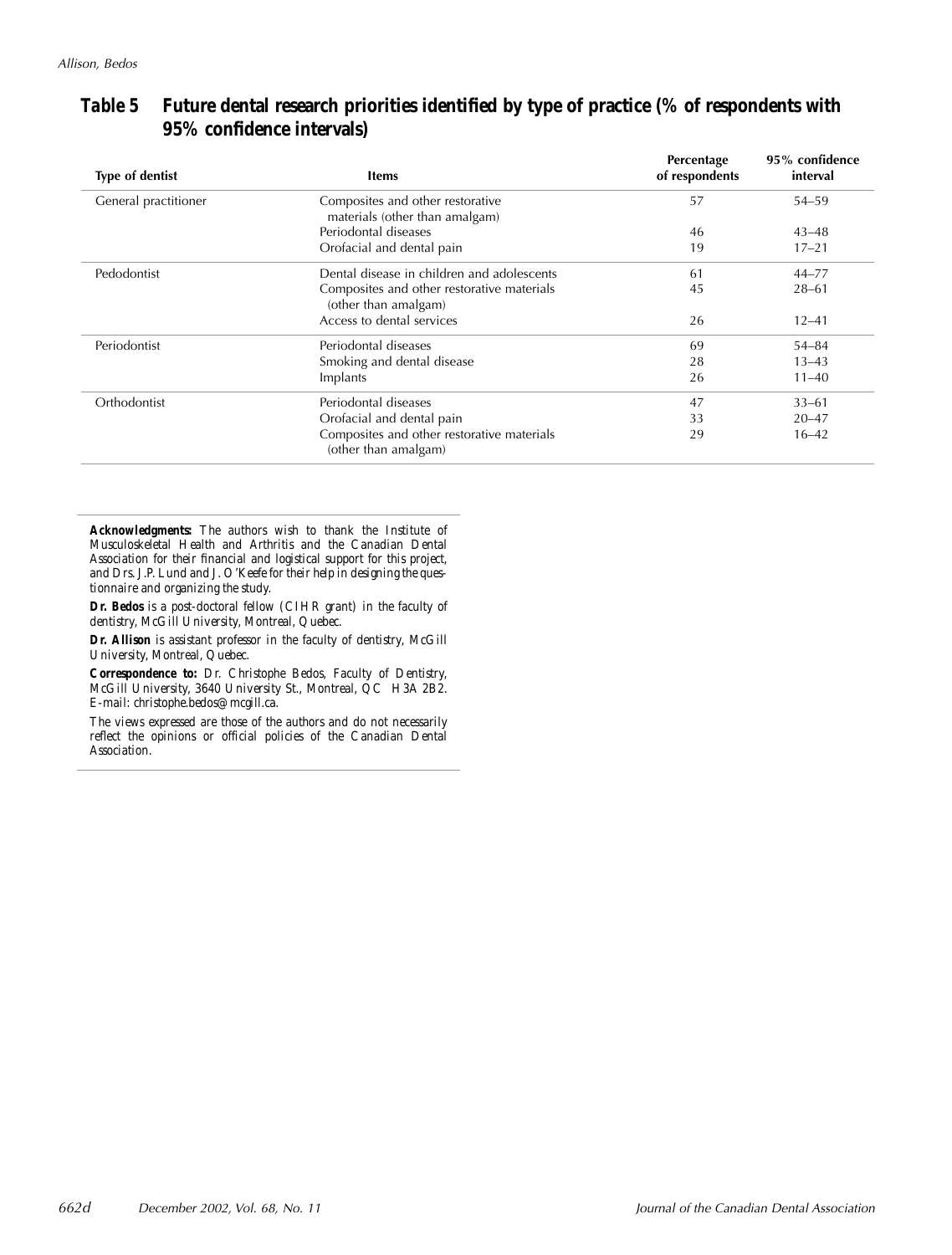## **A QUESTIONNAIRE ON CANADIAN DENTAL RESEARCH PRIORITIES**



Canadian health research has recently undergone a major re-organization with the creation of the thirteen Canadian Institutes of Health Research (CIHR). Dental research falls under the mandate of the Institute of Musculoskeletal Health and Arthritis (IMHA). An important part of this re-organizing process is an evaluation of future health research priorities for Canada. In deciding upon these future priorities, the IMHA wishes to consult as widely as possible and this includes the input of dentists. We therefore ask you to take 10 minutes of your time to complete this questionnaire, the results of which could have a very important bearing upon the future of dental research in Canada. The questionnaire is anonymous and the absolute confidentiality of your response is assured. Once you have completed the questionnaire, please return it in the prepaid envelope provided. If you have any questions about the questionnaire or any related issues, please contact one of the survey organisers, Dr. Paul Allison of McGill University at (514) 398-7203 ext. 00045.

Thank you for your time,

J.P. Lund (Advisory Board, IMHA) J.P. O'Keefe (Editor-in-Chief, JCDA)

nwest Territories e Edward Island

| 1. How old are you?<br>$\Box$ 30 yrs or younger                                           | $\Box$ 31-45 yrs                            | $\Box$ 46-60 yrs      | $\Box$ 61 yrs or older |
|-------------------------------------------------------------------------------------------|---------------------------------------------|-----------------------|------------------------|
| 2. Are you?<br>$\Box$ Female                                                              | $\Box$ Male                                 |                       |                        |
| <b>3. What is your principal work role?</b> (please tick only one box)                    |                                             |                       |                        |
| $\Box$ Clinical dentist                                                                   | $\Box$ Teacher                              | $\Box$ Researcher     | Other                  |
| <b>4. In which field of dentistry do you principally work?</b> (please tick only one box) |                                             |                       |                        |
| $\Box$ General practice                                                                   | $\Box$ Periodontics                         | $\Box$ Prosthodontics | $\Box$ Endodontics     |
| $\Box$ Pediatric dentistry                                                                | $\Box$ Orthodontics                         | $\Box$ Oral surgery   |                        |
| $\Box$ Dental public health                                                               | $\Box$ Oral medicine/pathology or radiology |                       |                        |
| <b>5. In which province/territory do you principally work?</b> (please tick only one box) |                                             |                       |                        |
| <b>British Columbia</b>                                                                   | $\Box$ Yukon                                | $\Box$ Alberta        | $\Box$ Northwest Ter.  |
| Saskatchewan                                                                              | $\Box$ Manitoba                             | $\Box$ Nunavut        | $\Box$ Ontario         |
| Quebec                                                                                    | $\Box$ New Brunswick                        | $\Box$ Nova Scotia    | $\Box$ Prince Edward   |
| I Newfoundland and Labrador                                                               |                                             |                       |                        |

|        | Number | Alternative topic not included in list above |
|--------|--------|----------------------------------------------|
| First  |        |                                              |
| Second |        |                                              |
| Third  |        |                                              |
|        |        |                                              |



**16. In terms of research funding priorities, please give your opinion on the priority level of each of the following specific fields of dental research**

|                                                                                                                      | Low<br>priority | <b>Medium</b><br>priority | High<br>priority | Don't<br>know |
|----------------------------------------------------------------------------------------------------------------------|-----------------|---------------------------|------------------|---------------|
| 1. Amalgam<br>2. Composite materials<br>3. Other restorative materials                                               |                 |                           |                  |               |
| 4. Fluoride therapies<br>5. Dental instrumentation<br>6. Implants                                                    |                 |                           |                  | $\Box$        |
| 7. Dental caries<br>8. Periodontal diseases<br>9. Tooth loss                                                         |                 |                           |                  | ロロロ           |
| 10. Orofacial & dental pain<br>11. Infectious mucosal lesions<br>12. Oral cancer                                     |                 |                           |                  | ロロロ           |
| 13. Malocclusion<br>14. Major malformations (e.g. clefts etc.)<br>15. Trauma & acquired anatomical defects           |                 |                           |                  | 0<br>0<br>0   |
| 16. Smoking & dental disease<br>17. Nutrition & dental disease<br>18. Organization of dental services                |                 |                           |                  |               |
| 19. Access to dental services<br>20. Patient/dentist communication<br>21. Infection control                          |                 |                           |                  | $\Box$        |
| 22. Dental disease in children & adolescents<br>23. Dental disease in adults<br>24. Dental disease in the elderly    |                 |                           |                  | $\Box$        |
| 25. Dental disease in the disabled<br>26. Dental disease in First Nation's peoples<br>27. Dental disease in the poor |                 |                           |                  |               |

**17. Among the 27 topics mentioned above, or alternative topics not included in the list, please indicate what you think are the three most important topics for dental research in the future**